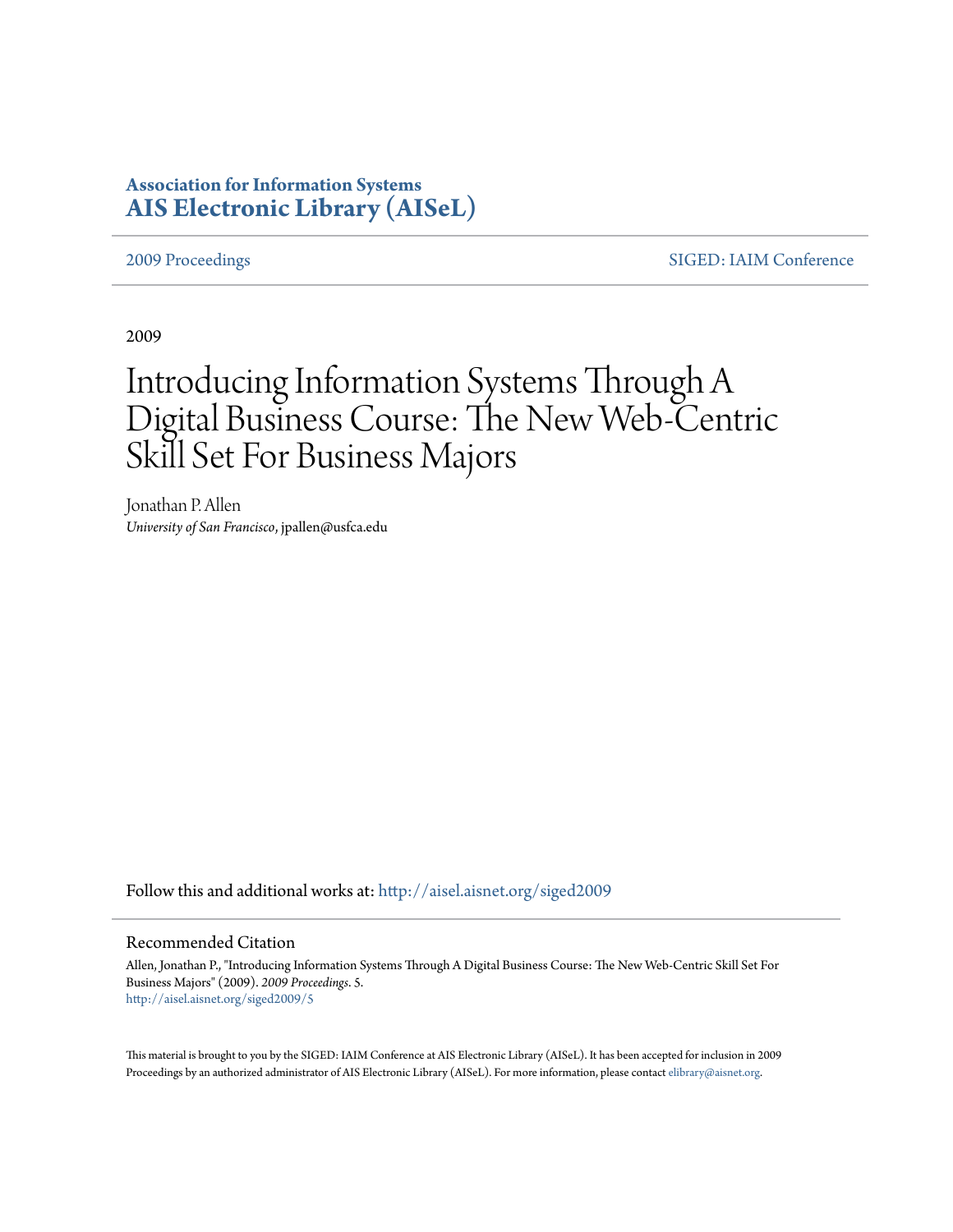# **INTRODUCING INFORMATION SYSTEMS THROUGH A DIGITAL BUSINESS COURSE: THE NEW WEB-CENTRIC SKILL SET FOR BUSINESS MAJORS**

Jonathan P. Allen School of Business and Professional Studies University of San Francisco jpallen@usfca.edu

#### **Abstract:**

Current approaches to the introductory Information Systems (IS) course focus on IT literacy, and developing skills using PC-centric office software. In this paper, we propose a new set of web-centric digital business skills that can be taught to all business majors. We report on three years of experience with a new set of classes that teach non-technical students how to launch, test, and promote their own business websites without programming, using primarily open source software and low-cost web hosting. A digital business focus makes IS relevant to all business majors by allowing students to develop a real product or service, and interact with live customers, during a single course.

**Keywords:** IS Education, Introduction to IS Course, Digital Business, Web Skills, Open Source

### **I. TODAY'S INTRODUCTORY IS COURSE: STILL FALLING SHORT?**

Why is there a lack of student interest in Information Systems (IS)? The search for answers has often led back to perceived problems with the introductory IS course. Research has shown that non-IS majors are often not interested in the subject matter taught in the course [e.g., Walstrom et al, 2008], and are not enthusiastic about the emphasis on concepts and computer literacy typically used in these classes [e.g., Baugh, 2007]. If business students have little interest in what is taught in the introduction to IS course, don't like how it's taught, and have problems seeing its relevance to real-life business, they are unlikely to start down the path of becoming IS graduates.

Watson et al [2008] have identified some of the fundamental problems with today's introductory IS course: lectures that are too passive, with too much time watching slides; assignments that don't motivate students, and are 'thrown away' at the end of class; a failure to exploit student talent; and the struggle by faculty to keep up to date with the latest knowledge. Improvements can be made to the existing approach, such as using real companies for the hands-on project work. In one case, student satisfaction improved to 58% using this technique, versus a 12% satisfaction rate with learning IS concepts [Baugh, 2007].

At some point, however, questions need to be raised about the traditional approach to introductory IS courses. What is the material that is relevant for all business majors, not just IS specialists? Should the hands-on skills continue to focus Excel, Access, and the PC office suite, or are there other IT-based business skills that deserve consideration?

In this paper, we report on three years of experience with a new kind of introductory technology course for business majors. In these courses, we teach non-technical students how to engage in basic 'digital business' activities, including launching a website, using web services for payments and advertising, simple usability testing, developing content, responding to customer analytics data, and promoting sites through search engine optimization and social media. We argue that technology has progressed to the point where these skills can be meaningfully introduced to all business majors, without requiring programming skills.

This kind of 'digital business' course is immediately relevant for all business majors, we claim, because the digital world gives business students the unique opportunity to launch a live product or service, and interact with real customers, while the course is being taught. It can also spark an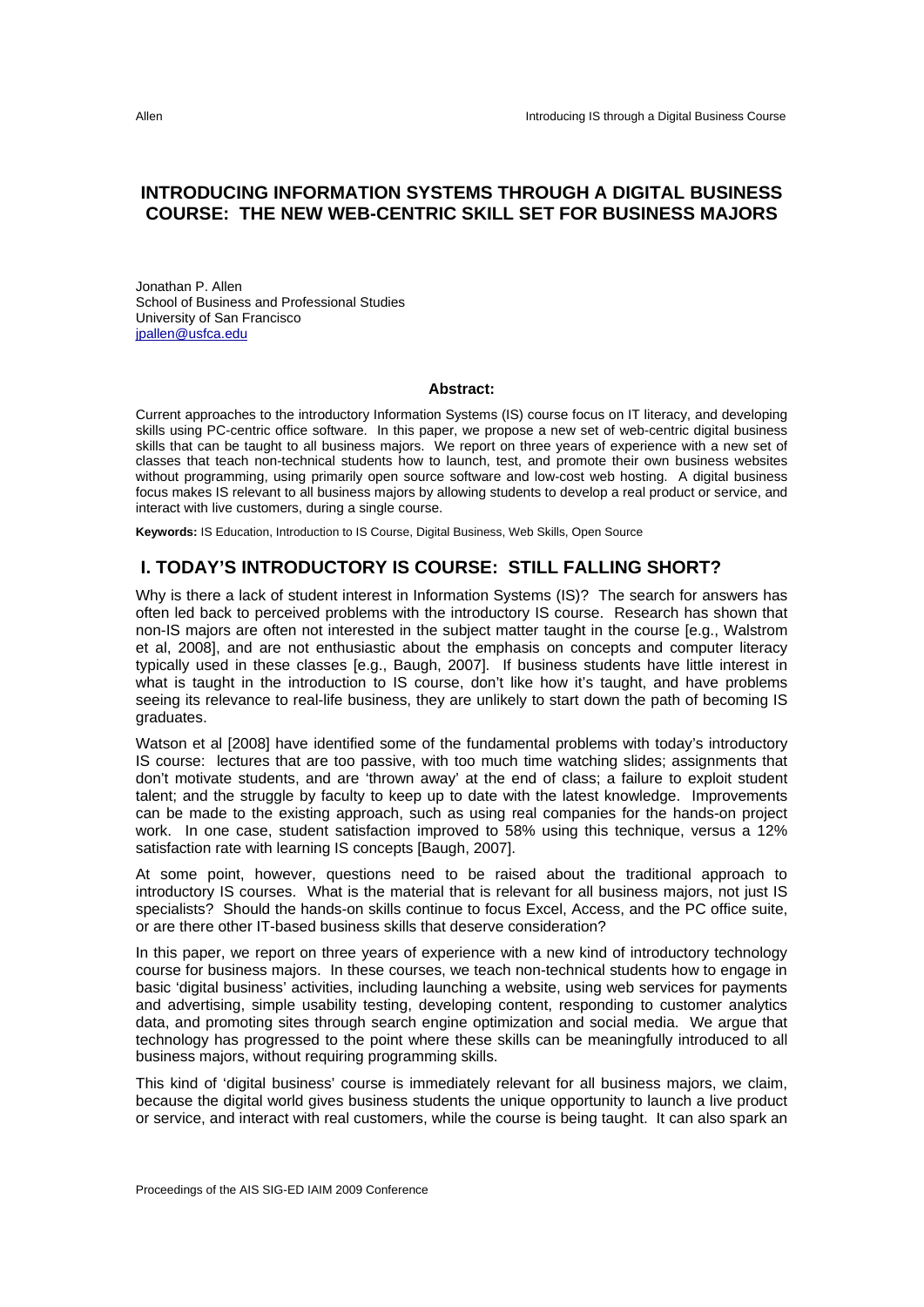interest in more traditional IS topics (such as databases, networking, programming, security, and user experience design) because increased skills in these areas directly improve the product or service the student can offer to their customers.

Following a review of the useful innovations reported in the IS education literature that have inspired us, we present the basic design for our 'digital business' course. Our course design features a web-centric, rather than an office suite centered, technology skill set that, in our experience, can be taught to any business major. We then report on our experiences and lessons learned, keeping in mind that this new approach for non-majors is still very much experimental and a work in progress.

# **II. NEW IDEAS IN THE IS TEACHING LITERATURE**

In response to the criticisms of IS education, there have been an impressive number of teaching innovations that try to update the IS skill set for a more web- and internet-centric era. Some of the ideas that have particularly inspired us include having students:

- build collaborative documents using wikis [e.g., Watson et al, 2008]
- use, and participate in, open source projects [e.g., Watson et al, 2008]
- build social sites using open source content management systems such as Joomla! and Drupal [e.g., Yue et al, 2009]
- use keyword search advertising to run a real campaign, and use customer analytics and conversion goals to assess its effectiveness [e.g., Rosso et al, 2009]
- perform usability tests [e.g., Snyder, 2009]
- create websites with e-commerce capabilities, allowing revenue collection [e.g., Ballenger, 2007]
- perform 'real world' projects that students care about [e.g., Baugh, 2007].

These educational innovations have been made possible by increases in IT capability, particularly internet-based IT. The power and functionality offered by open source software, freely available web services, free collaboration tools, and low-cost internet hosting have made it possible for any university student to quickly launch the beginnings of a digital business offering, given the right instruction to put all of the pieces together. For a few dollars or euros a month, students can launch a prototype website using the same software that powers giant service providers like Wikipedia, the New York Times blogs, or the largest forum sites. Students can use the same advertising, analytics, and revenue collection services that have been deployed by thousands of real business.

To date, however, the innovations mentioned above have been spread throughout the curriculum. They are also typically used in advanced elective courses. In our proposed 'digital business' course, we start business majors with basic versions of many of these skills, with an overall goal of being able to launch a digital product or service on the web, interact with real customers, and respond to customer feedback. The benefit of this approach is the clear objective it provides for business students throughout the course–a website that real people interact with. Possibly the biggest downside of this approach is that much of the traditional content of an introductory IS course has to be postponed to later courses. However, we argue that students will be more motivated to learn traditional IS content if they can see how these skills will improve their existing digital business offering, and how they fit into the overall IT picture. For example, open source content management systems allow students to customize their user interface without knowing web design or programming. But if a student learns a little HTML, CSS, Javascript, or Flash, they will be able to customize their sites to more precisely match what they want to achieve. Instead of forcing students to learn a basic level of HTML and CSS before they begin, this approach creates a working website that students are free to modify, depending on the amount of additional skill they acquire.

Another issue with these learning innovations is how they are packaged and labelled for business students. These skills are often presented as part of an Information Systems course, or IS curriculum. In our experience, it has been helpful to define the content of the course in a way that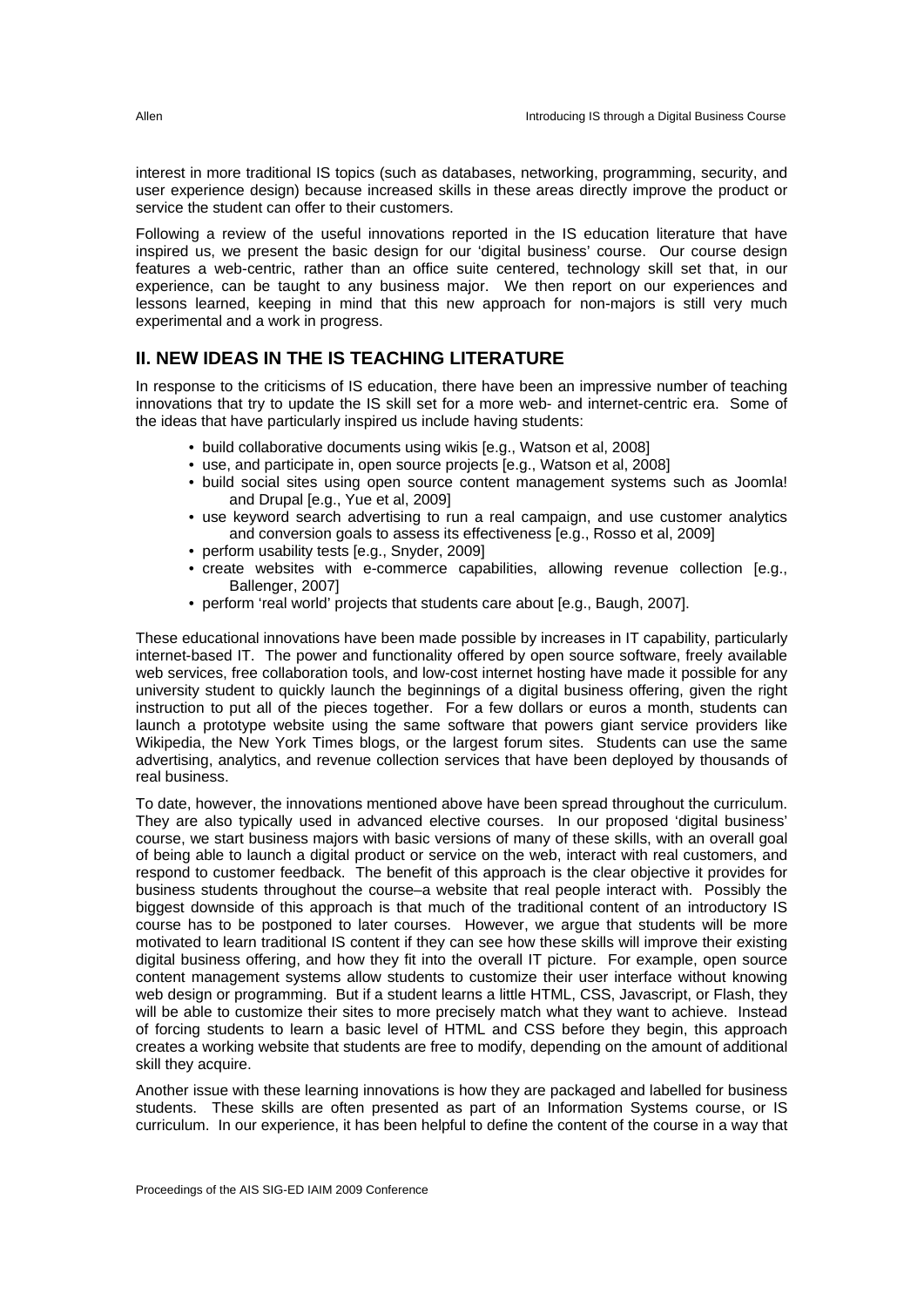is clear, attractive, and recognizable for all business majors. We propose using the term 'digital business'. Though the term is by no means a perfect one, we believe that the word 'digital' is both broad and precise in a very attractive way for business students. We notice that prominent business publications, such as the Financial Times ('digital business') and the Wall Street Journal ('all things digital'), use the term, as do many prominent academic institutions, such as MIT's Center for Digital Business.

# **III. THE NEW WEB-CENTRIC SKILL SET FOR BUSINESS MAJORS**

In place of the traditional PC-centric skill set for introductory IS courses, based mostly on Microsoft Excel and Access, we propose the following web-centric skill set for business majors. The skill set is intended to be a minimal set of skills that will allow a student to launch a prototype 'digital business' product or service through a website.

Business students should have the ability to:

- 1. **Establish a web presence**. Students should be able to acquire and set up a domain name and a web hosting service. Students should be able to upload basic content (simple web pages and images) up to their site.
- 2. **Launch a functioning website**, using freely available software. Web hosting services offer the ability to easily create new sites based on content management, forum, wiki, social networking, and other open source software packages. Students should be able to launch new sites using this capability, and do basic configuration.
- 3. **Modify the functionality and user interface of a site**, using freely available add-ons, modules, and themes.
- 4. **Use freely available web services to perform basic business functions** on a site, particularly revenue collection and advertising.
- 5. **Define the basic functional requirements of a site, and perform simple usability tests** to improve its interface.
- 6. **Add content** to a site, including content from other websites and web services.
- 7. **Collect user analytics** data on a site. Students should be able to set measurable targets, and assess whether those targets are being met.
- 8. **Promote a digital offering** through basic search engine optimization, and social media.

With these skills, a business student should have enough ability to launch a site that can interact with real customers. Certainly, there is much more about each individual skill that a digital technology specialist can and should know. Our philosophy is to provide a minimal starting point that works, and that simultaneously exposes students to most of the traditional IS teaching areas in the context of achieving business objectives with customers.

## **IV. COURSE DESIGN**

Covering this material in a single course is a challenge, particularly with a mixed group of majors and non-majors. We have experimented with four semester-length course offerings: two small group MBA courses (10-15 students), one small group undergraduate course (15 students), and most recently one larger undergraduate course (30 students). Our university does not have an IS major, so all of our students are non-majors by definition. There are no technical prerequisites for the course.

For a fifteen week semester, the current form of the digital business class has the following structure (with one week of flexibility for initial orientation, extra project time, or an additional topic area):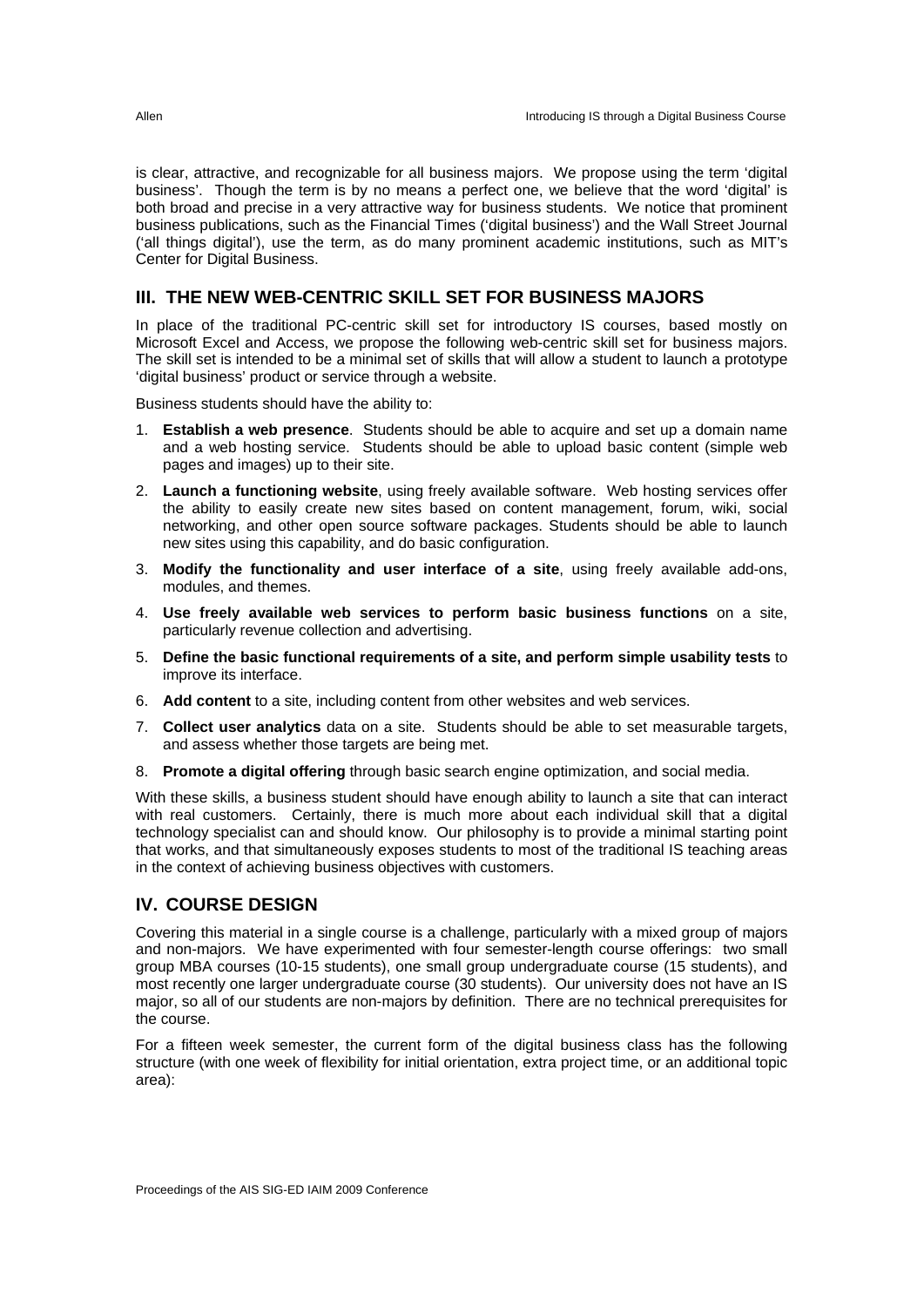| <b>Week</b> | <b>Content</b>                        | Deliverable (Scenario)                                                                                                                                                                                                                                                      |
|-------------|---------------------------------------|-----------------------------------------------------------------------------------------------------------------------------------------------------------------------------------------------------------------------------------------------------------------------------|
| l1          | Web Page Basics                       | Create a web page that describes an important personal<br>accomplishment. The web page must include a list, an<br>image, and a link to another page. The page must also<br>use a CSS style sheet with at least two formatting rules.<br>Add page URL to the class wiki.     |
| 12          | Connecting to Outside<br>Services     | Create a donation page for a cause or organization.<br>Include a PayPal donation button, and a widget that links<br>to another web service of your choice.                                                                                                                  |
| ß           | Web Hosting and Domain<br>Name Basics | Select web host and domain name; be able to edit files on<br>host easily via FTP or equivalent. Upload a web page to<br>vour host and add URL to the wiki.                                                                                                                  |
| 4           | <b>Content Management</b>             | Create a blog on a topic you are passionate about<br>personally. Install WordPress on your web host; create at<br>least one content page and two posts; configure your blog<br>with an uploaded theme and at least one custom plugin.<br>Add your blog URL to the wiki.     |
| 5           | <b>Content Management II</b>          | Create a directory-type site (e.g., restaurant listings) by<br>installing Drupal or Joomla! on your web host. Create at<br>least three directory entries; associate appropriate<br>categories with your content page; upload a new theme.<br>Add your site URL to the wiki. |
| 6           | <b>Online Community</b>               | Create a discussion forum site by installing phpBB on<br>your web host. Create at least three discussion threads;<br>create a 'sticky' thread'. Add your site URL to the wiki.                                                                                              |
| 7           | Launching Other Sites                 | Install a wiki (MediaWiki), social networking (elgg)<br>platform, or other open source application of your choice<br>by manually downloading software to your web host, and<br>configuring a database. Add your site URL to the wiki.                                       |
| 8           | <b>Project Proposal</b>               | Write a two page description of the goals, major<br>functional requirements, and major technical<br>requirements of your final project website. Add the<br>proposal URL to the wiki.                                                                                        |
| 9           | <b>Online Advertising</b>             | Integrate Google Ads (or equivalent) and Amazon<br>Associates (or equivalent) to one of your websites from a<br>previous assignment. Add your site URL to the wiki.                                                                                                         |
| 10          | Alpha Release'                        | Present initial prototype of final project site in class. Write<br>a one page report on how well functional requirements<br>are being met, and how they need to change. Add the<br>report URL to the wiki.                                                                  |

Table 1: Course Design for a Semester-Length Digital Business Course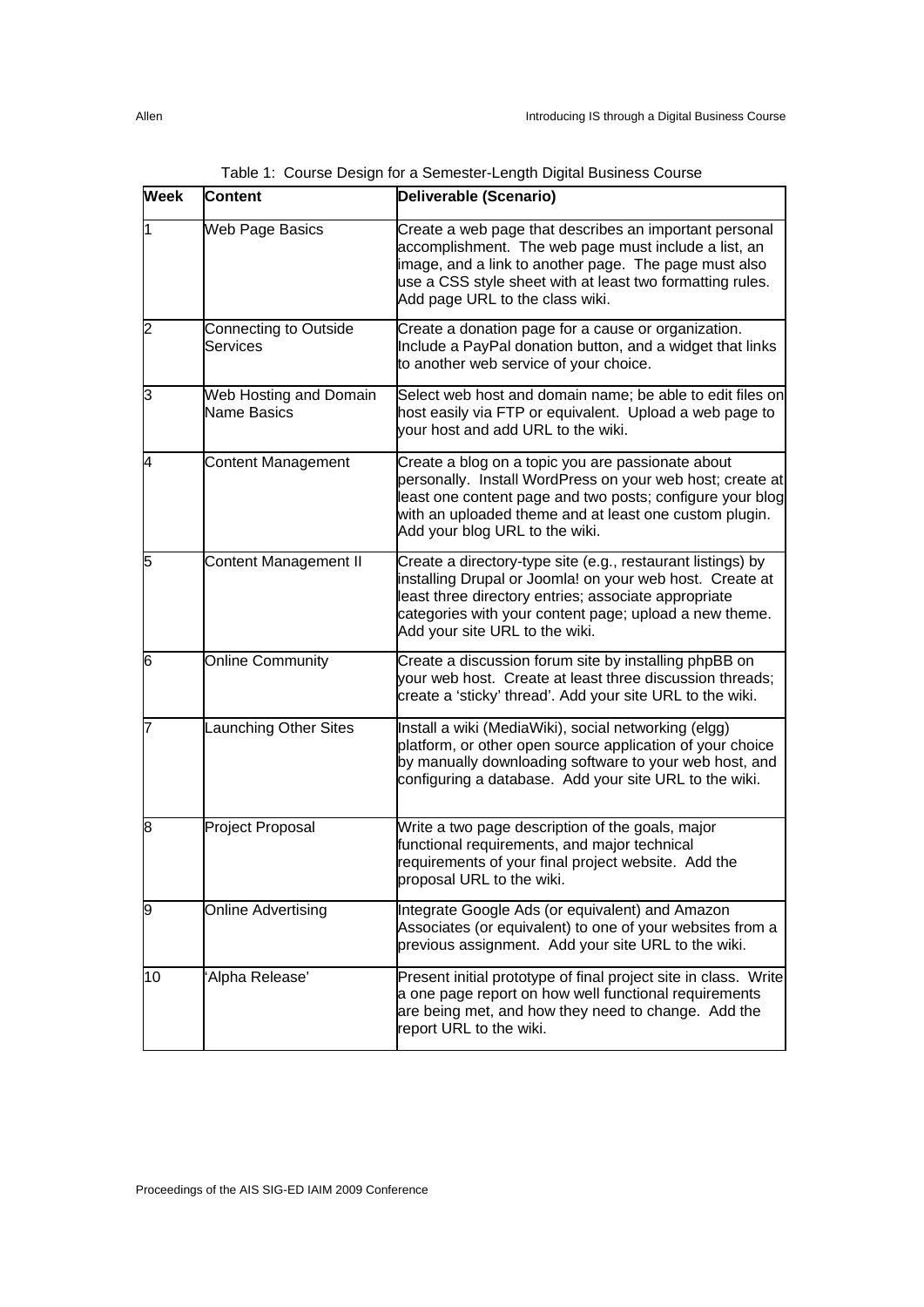| $\overline{11}$ | Analytics                | Integrate Google Analytics (or equivalent) into your final<br>project site. Write a one page report on the three most<br>important analytics measures you will monitor on your<br>site, and your numeric targets. Add the report URL to the<br>wiki.                                                                |
|-----------------|--------------------------|---------------------------------------------------------------------------------------------------------------------------------------------------------------------------------------------------------------------------------------------------------------------------------------------------------------------|
| 12              | Usability/'Beta Release' | Write a two page report on the results of your usability<br>test, with at least 5 users. Add the report URL to the wiki.                                                                                                                                                                                            |
| 13              | <b>Promotion and SEO</b> | Come to class prepared to discuss your plans for<br>generating traffic to your site, and for keeping people<br>engaged on your site.                                                                                                                                                                                |
| 14              | <b>Final Project</b>     | Present your final project site in class. Submit up to 5<br>page report on project goals, functional requirements,<br>technical requirements; analysis of analytics data;<br>analysis of usability data; promotion strategy; and<br>community development strategy. Add the site URL and<br>report URL to the wiki. |

In our design, all assessment of learning is done through the scenarios and project reports, rather than examinations of textbook content. In our experience, as long as assignments are completed individually (see the next section for a discussion of this point), working deliverables and written reports are a sufficient indicator of student learning, though traditional examinations could easily be added if required.

We have found it useful to treat every student assignment as a URL to be added to a class wiki site. This facilitates grading, but more importantly reinforces the idea that all work on the internet is publicly available.

By the end of the class, students have a working website. They have real users, and can track user actions via analytics. They can modify their sites based on usability tests and user feedback. They can collect revenue and post advertisements. Even for the simplest projects (for example, a blog site with specialized content), students leave with a project that is visible, and that they care about.

# **V. EXPERIENCES AND LESSONS LEARNED**

In this section, we list some of the key lessons we have learned from early versions of our proposed 'digital business' course.

#### **DIFFERENT TECHNICAL SKILL LEVELS IN STUDENTS**

At first glance, it seems difficult to believe that students with absolutely no technical experience could successfully complete this course. We were not convinced at first. But after four class offerings, we have yet to see a student who was not able to complete a project, and at least the majority of the deliverables. Dividing up the work into specific, concrete deliverables is essential for managing any difficulty and anxiety that non-technical students might feel with the material. In the later stages of the course, involving more planning, testing, and user interaction, the more technically skilled students are not necessarily at an advantage, or possibly even at a disadvantage. We have certainly seen more than one example of a student who succeeded fairly easily on the narrow technical tasks, but struggled with more business and user community issues.

We have also found it useful to have a flexible timeline for students to turn in the first set of technical assignments. Rather than have an assignment due every week, students could turn in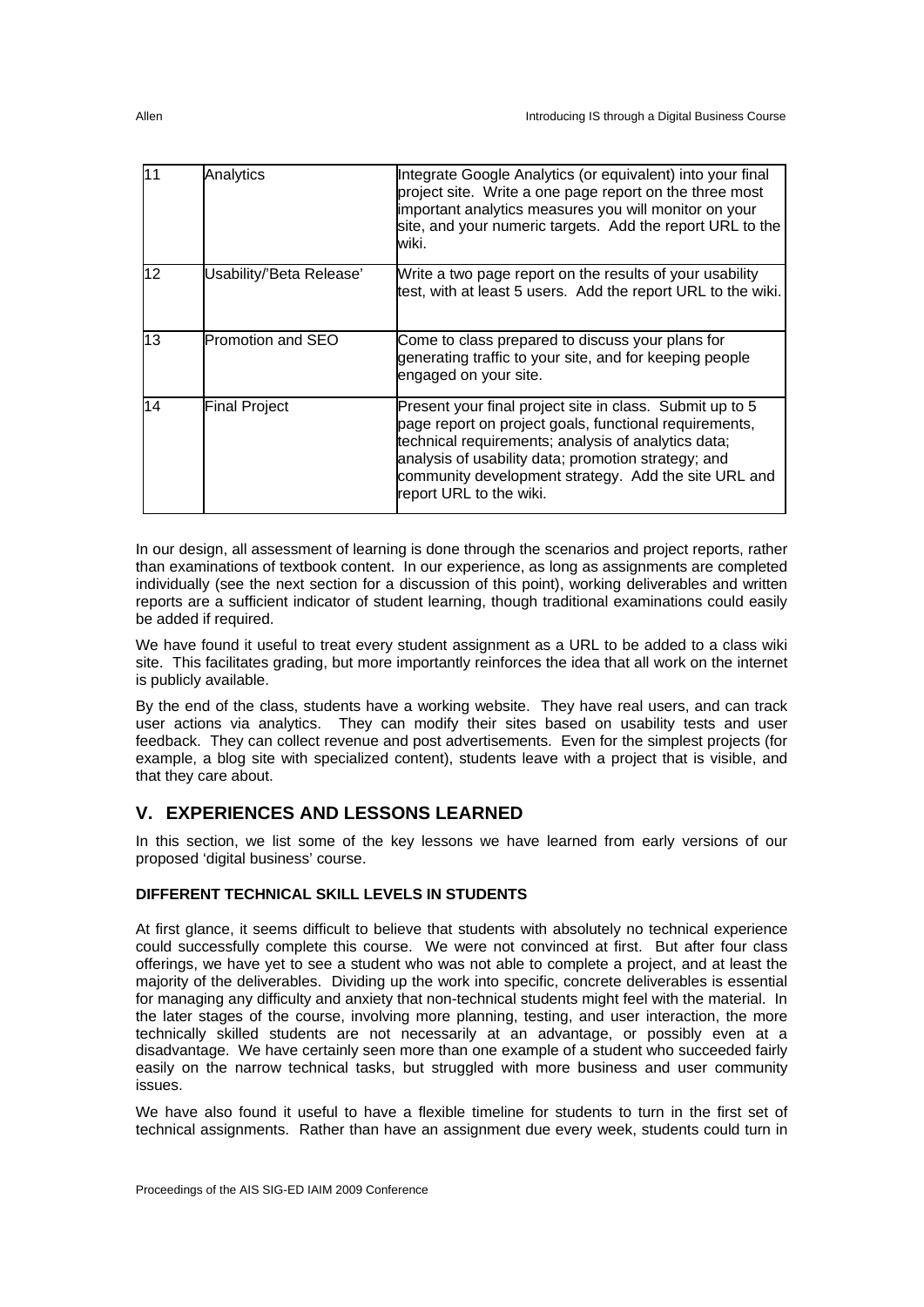the first four assignments, for example, at the end of the month. This lets students of varying ability work at their own pace, giving the less experienced students time to ramp up their basic web skills.

#### **INDIVIDUAL VS. GROUP ASSIGNMENTS**

We recommend that all assignments in these courses be individually completed and graded. In our experience, it is simply too difficult to disentangle the contributions of various individuals in a group assignment. Students that have not contributed to early assignments can fall dangerously behind when it comes to the later stages, and their final project. We feel strongly that every student needs to go through the process of launching a digital product or service. Students are encouraged to seek help from anyone, including other students, but the work they turn in is their own.

#### **SAMPLE PROJECTS**

We have found that students have little difficulty generating project ideas, whether it be a digital service for high-end athletic shoe enthusiasts, a mechanism for communicating with potential customers of a small art gallery, a forum for drivers of a particular car, or a classified advertisement site for students seeking to exchange books and find apartments to rent. Students are exposed to open source software that creates the foundation of a blog site, content site, or forum, and most of the projects build on those foundations. Roughly 10% of the students are motivated to use a different software package tailored to other kinds of sites, such as collaborative wikis. If a student doesn't know where to begin, we would suggest starting with a blog site on a specialized topic of interest to the student, and that is open to community contributions. Even a simple blog site can become a fairly sophisticated business offering with the addition of customer analytics and web services.

Absolutely essential to our philosophy of student projects is to expose a project to real users well before the end of the course. Students have to go through at least one complete cycle of targeting their offering at users, testing, examining the analytic data, and making adjustments to better suit customer preferences. Projects need to go live with real users. Student need to reflect on their own work with this data in hand, and argue for a coherent change plan.

#### **EVALUATION**

Our grading for the course is a mix of assignments, final project, reports, and contribution in class. For the more technical assignments, we have found it helpful in our grading rubrics not to assign the highest grade simply for completing an assignment. As an example, completing an assignment successfully might earn a 'B' grade. To earn the equivalent 'A', an assignment needs to go beyond the minimum required work, either in technical functionality, professional appearance, or additional content. This evaluation standard allows students who go above and beyond to be rewarded.

#### **STANDARDIZATION**

This course makes use of a wide variety of software and services. In teaching situations like this, there is often a desire to enforce standardization. For example, requiring every student to use the same web hosting service (e.g., GoDaddy or BlueHost) makes demonstrating how to set up a website easier. Requiring every student to use a particular advertising (e.g., Google AdSense) or analytics (e.g., Google Analytics) service has a similar effect.

Though we see the benefits of not tying student understanding to a particular product or service, for practical reasons we standardize on almost every software package and service in the course. The one exception area is web hosting. Because students are paying for this themselves, we tend to give them the freedom to choose any web hosting service that supports the basic requirements needed for the course.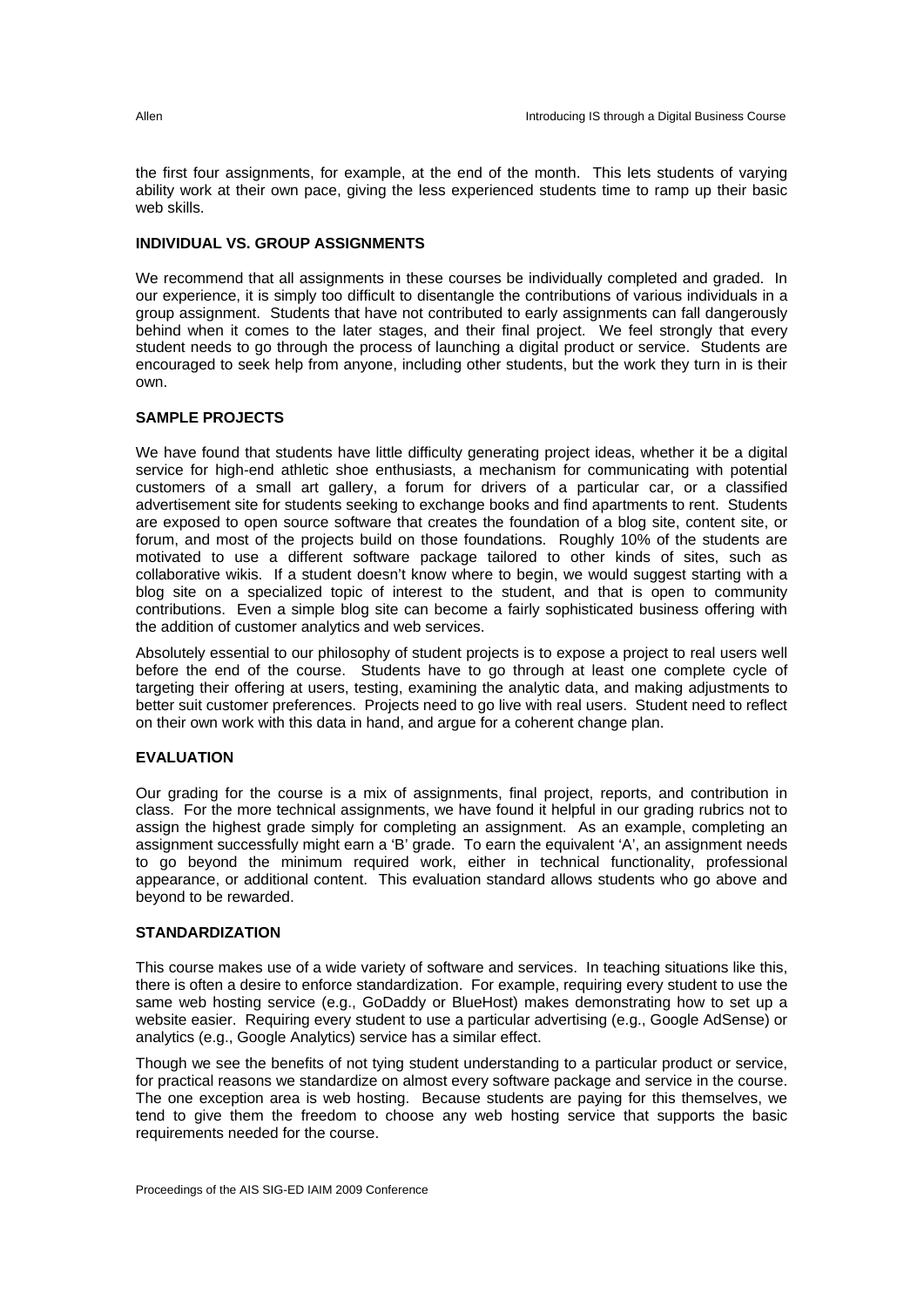A suitable web hosting service must have the ability to do easy installations of the major open source packages used in the course (sometimes called 'one-click install' or 'install scripts'). Almost all web hosting services now have this ability. The web hosting service also needs to allow a sufficient number of database-backed websites to be created on a single account. In practice, a web hosting service for this course needs to have easy installs for WordPress (blogging software), phpBB (forum software), and Drupal/Joomla! (content management software), and allow a subscriber to have at least 10 MySQL databases (each software installation typically requires one MySQL database). We suggest that you make any web hosting recommendation carefully, because most students will follow your advice exactly.

#### **CLASSROOM MANAGEMENT**

Our class sessions have typically been structured as once a week, for four hours in the evening. Lecturing, demonstrations, and discussion typically take up the first half of a class session, with the remainder devoted to hands-on work related to the current topic.

With smaller class sizes of under 15 students, the class instructor was almost always able to keep up with individual demands for attention during the class session, although it was important to have an explicit mechanism for showing the order in which students would be helped individually (in our case, a list of names on the board). When we increased the class size to 30, we found it difficult for the single instructor to cope with the load of individual requests for help. This was reflected in the student evaluations, where a few students commented that they felt the instructor spent more time with some 'favorite' students than others. For classes of this size and above, we would recommend having a TA or student assistant to help with the volume of individual requests during class.

#### **TEACHING BURDEN**

One area of concern when we started these classes was teacher burnout. How would an instructor be able to cope with the open-ended and individually-varying nature of many of the assignments and projects? Would there be too much different material to grade? Could a single instructor 'stay on top' of so many different technologies?

In our experience, two key points are very helpful for keeping the teaching burden at a manageable level. First, the assignment scenarios have to be as straightforward as possible. That removes the burden of constantly explaining what needs to be done, and how it will be evaluated. Second, it is important that the instructor complete all of the assignments themselves, and complete them successfully, before the course begins.

There are many ways that student assignments can go wrong, especially when they involve live products and services on the internet. It is important for instructor sanity to recognize that he or she does not need to fix every conceivable problem with a student assignment. He or she only needs to be able to show a student at least one path that works. Often times, when something is going wrong for a student, the guidance to them needs to be, 'start over with a clean install, and work from there'. In the web world, it is easy to create new sites–don't have yourself or your students waste time trying to debug something that might never work. If it doesn't work, try something else.

In terms of teaching burden, the good news is that, more often than not, things 'just work'. Thousands, if not millions, of other people are using these software packages and services routinely. The help resources online are highly developed. Often times, it is extremely easy for students to unlock the vast power of these digital resources. And when they succeed, you get the credit!

#### **STUDENT PERCEPTIONS**

For all four of our course offerings, the student evaluation numbers have been at or above the business school average in all seven of our university's evaluation factors, and often significantly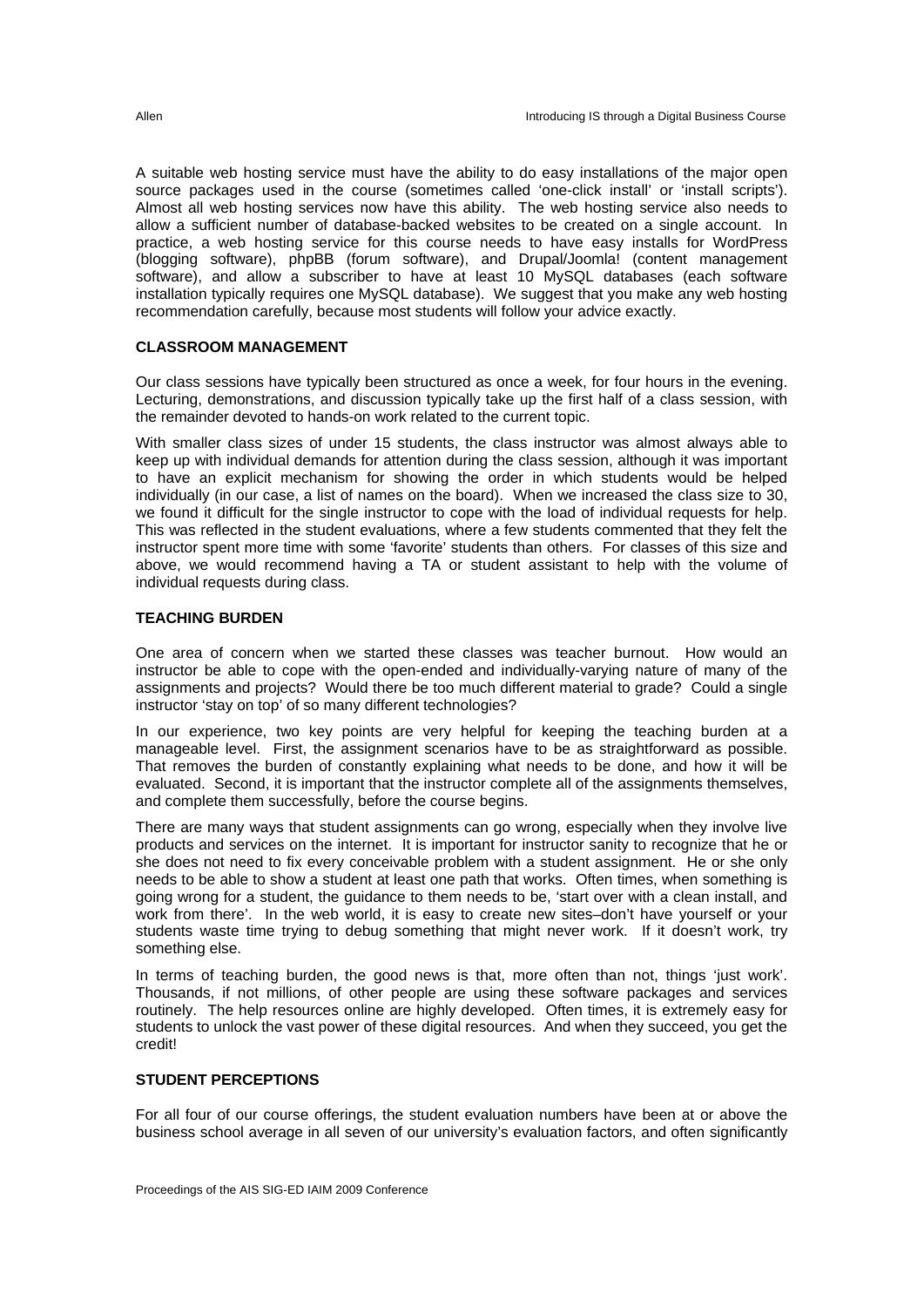higher. Informal evaluations in the middle of the course have revealed a good level of satisfaction, as long as students feel they are getting the attention they need from the instructor, or at least an equal amount of attention to everyone else. Although this student concern is not unique to this course, it is especially important near the beginning when students without any technical background might require more personal attention.

The student perceptions have been positive enough that our business school administration has approved making this course a requirement for all undergraduate Entrepreneurship majors, and has increased the number of course offerings. Overall student satisfaction in four course offerings has ranged from 4.4-4.9 on a 5 point scale, with 5 being the highest score attainable. Adjustments to the course over time have been to standardize the topics and weekly assignments in response to student feedback.

# **VI. OBJECTIONS AND LIMITATIONS**

As a significant departure from the standard introductory IS course, there are common objections that are usually raised about the structure and content of a 'digital business' course such as the one proposed here. The most common objection, in our experience, is to argue that the proposed course is merely a technical 'web site development' course, or an updated version of a classic 'e-commerce' course from the dot.com era. A related criticism is to ask, where is the explicit coverage of standard IS topics?

We argue that offering a digital product or service is different from teaching web site development, even though a web site is used as the means for interacting with customers. By using standard open source software, the initial coding and development work is already completed. Much more of the focus has to be on developing content, testing concepts with customers, responding to real-time customer data, search engine placement, and potential revenue generation. The ability for non-technical specialists to 'close the loop' with customers is what differentiates a 'digital business' course from the 'e-commerce' course of 5-10 years ago, along with a much-expanded range of revenue and value-generating models. Many of the assignments require students to report and reflect on their work and its business value. These reports are evaluated as academic work, not just technical proficiency.

A limitation of this course is that standard IS topics are introduced indirectly. The course provides an entry point to a number of IS topics, including:

- Databases Every 'digital business' offering is a database-backed website (most often using MySQL). Students are exposed to working databases, tables with live data, user accounts, and permissions.
- Networking Every 'digital business' offering requires a level of basic network understanding, including domain name registration and configuring name servers. Network performance is an issue that often arises, compelling students to find solutions.
- IT Architecture Students are exposed to modern internet-based architectures (most often LAMP: the Linux operating system, Apache web server, MySQL database, and PHP/Perl/Python application programming language). Working with extensions such as plug-ins and themes introduces students to the importance of modularity. Incorporating other web sites and services introduces students to integration and standards issues.
- Security Students have to work with security updates, and make decisions about potential incompatibilities. Students are exposed to basic user management and configuration of permissions.
- User Experience Design Students have to test the usability of their digital offering, and make adjustments through configuration and, if necessary, changing the user interface (most often by changing CSS style sheets).
- Programming All of the open source code is available to inspect and modify. Students are shown where this code is, and how to change it.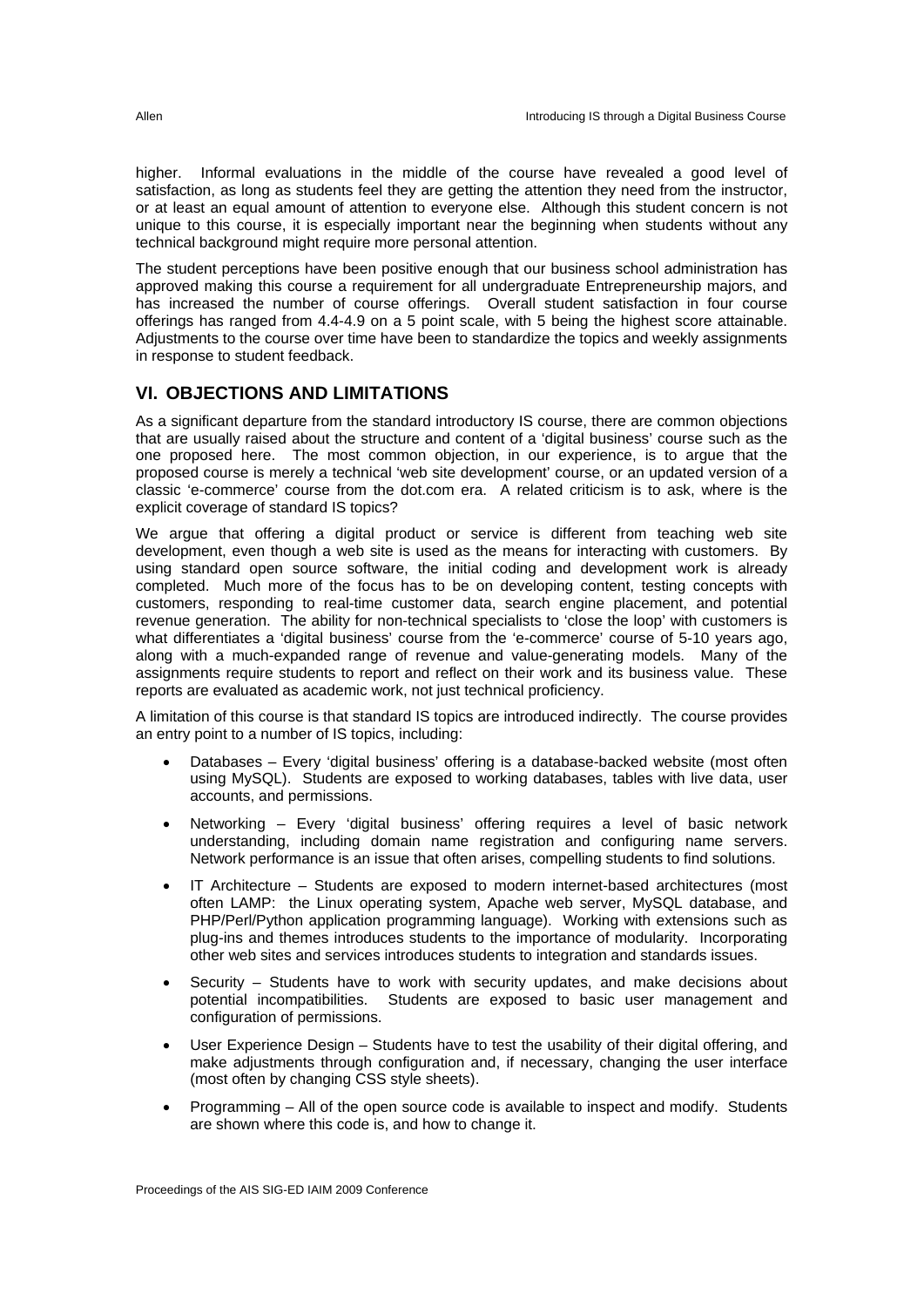Teaching web-centric business skills does take time away from standard IS textbook readings and tests, a tradeoff that has to be considered carefully. The preference in this design is to offer traditional IS topic information in small pieces, as needed in the process of offering a digital product or service. By leaving out some web-centric business skills, it would be possible to have more traditional coverage of selected IS topics, and perhaps create a course that is a hybrid between the 'digital business' approach advocated here and the traditional introduction to IS. Otherwise, it might be worthwhile to consider moving some traditional IS topics to a course after the general introduction for all business majors–perhaps to a first course for all IS majors.

Another limitation is that general computer literacy, and proficiency with PC-based office software such as Excel and Word, are not covered in this course. As mentioned in the experiences section, we are not finding business undergraduates at our institution who lack basic computer literacy skills. Excel proficiency is covered extensively in our statistics and decision modeling classes, and tutorials are offered through our computing center for PowerPoint, Word, and other personal productivity tools.

# **VII. CONCLUSION**

In this paper, we have reported on a different approach to an introductory IS course designed for all business majors. We emphasize web-centric 'digital business' skills, and the launching of a business website with real customers. We have successfully offered four versions of the course at an AACSB-accredited business school. The courses have been generally well received by students and administration. A case module from this course was nominated as a finalist for best teaching case in the inaugural WITS Technology and Business Instruction competition [Allen, 2008].

Returning to the basic problems with introductory IS courses listed by Watson et al [2008], our proposed 'digital business' course appears to address all of them except one. Our 'digital business' course helps remove the passivity of canned PowerPoint slides and multiple choice tests; provides assignments that students care about, even to the point of continuing to develop them after the course is completed; and brings out the talent in business students who never saw themselves as technologically adept. The one problem our course design doesn't address is the challenge of faculty struggling to maintain their knowledge. In fact, it requires faculty to learn new technology, and keep up with the latest developments. We would argue, however, that there are techniques we have used to manage this problem successfully, and in any case it's unlikely that a modern IS instructor can, or should, avoid this problem.

We offer this course design as one possible solution to the criticisms of the introductory IS course. The introductory IS course should not surrender its ambitions to be a course that every business major wants to take, and needs to take. At a time when information technology struggles to assume a place as a core business discipline, this kind of 'digital business' course tries to turn the argument on its head. Not only is 'digital business' central to all modern business, but 'digital business' is the only place in the business curriculum where students can get live experience with real products, and real customers.

# **LIST OF REFERENCES**

Allen, J.P. (2008) "Instant Websites: Using WordPress as a Content Management System" in Gopal, R.D. and R. Ramesh (eds.) *Eighteenth Annual Workshop on Information Technology and Systems,* Paris, France, p. 253.

Ballenger, R.M. (2007) "An eCommerce Development Case: Your Company's eCommerce Web Site", *Journal of Information Systems Education*, 18(4), pp. 409-414.

Baugh, J.M. (2007) "The Disconnect of the Non-Computer Information Systems Major to the Information Systems Literacy Course", *Information Systems Education Journal*, 5(18), pp. 3-12.

Rosso, M.A., M.K. McClelland, B.J. Jansen and S.W. Fleming (2009) "Using Google AdWords in the MBA MIS Course", *Journal of Information Systems Education*, 20(1), pp. 41-49.